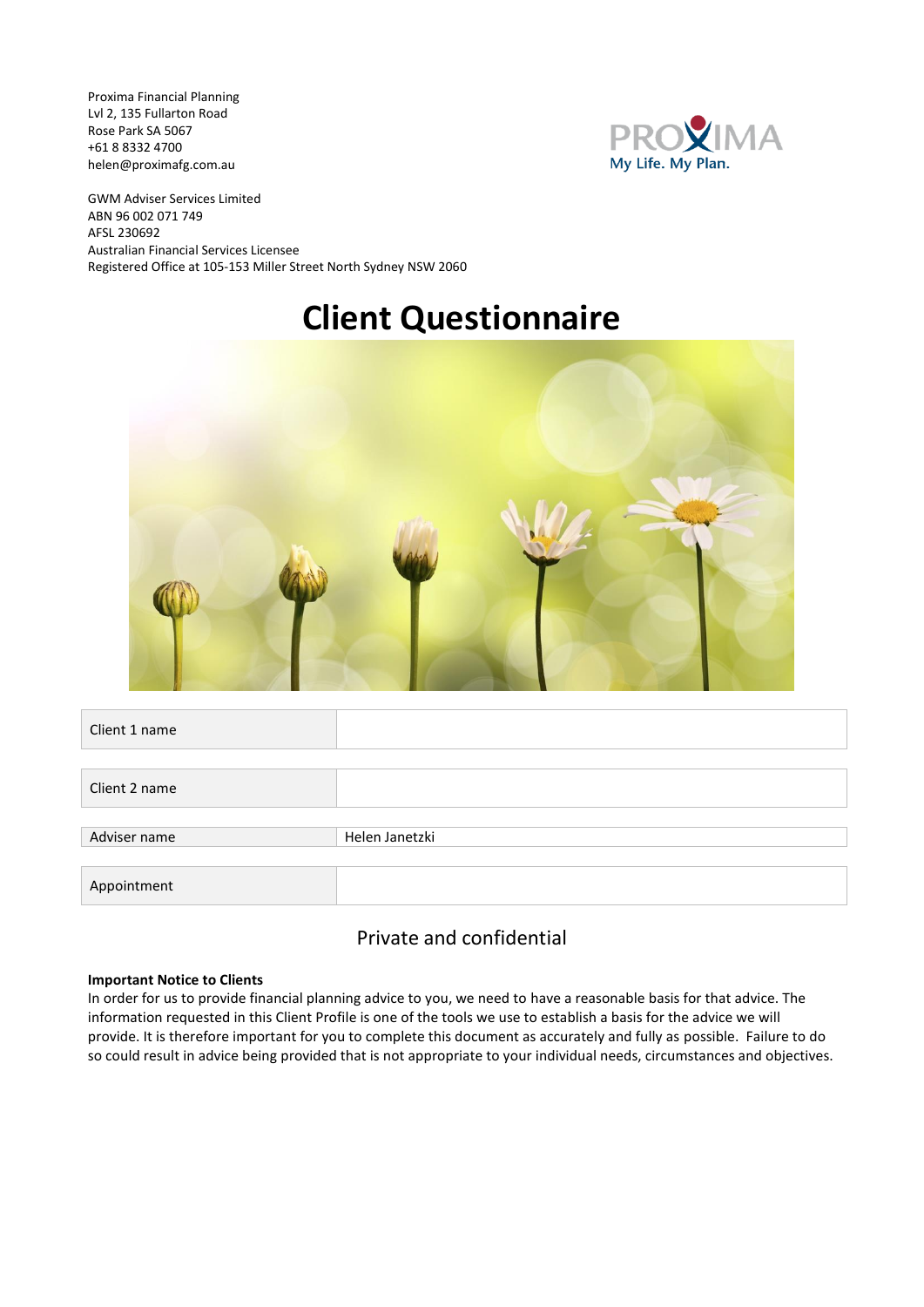# **Client Questionnaire**

#### **Your details**

| <b>Personal information</b> | <b>Client 1</b>                                | Client <sub>2</sub>                            |
|-----------------------------|------------------------------------------------|------------------------------------------------|
| Title                       |                                                |                                                |
| Given Name(s)               |                                                |                                                |
| Preferred Name              |                                                |                                                |
| Surname                     |                                                |                                                |
| Gender                      | $\Box$ Male $\Box$ Female                      | $\Box$ Male $\Box$ Female                      |
| <b>Marital Status</b>       |                                                |                                                |
| Date of birth               |                                                |                                                |
| <b>Health</b>               | $\Box$ Excellent $\Box$ Good $\Box$ Poor       | $\Box$ Excellent $\Box$ Good $\Box$ Poor       |
| Dependant(s)                |                                                |                                                |
| (names, ages)               |                                                |                                                |
|                             | $\Box$ Full time $\Box$ Part time              | $\Box$ Full time $\Box$ Part time              |
|                             | $\Box$ Unemployed $\Box$ Self Employed         | $\Box$ Unemployed $\Box$ Self Employed         |
| Employment status           | $\Box$ Home maker $\Box$ Retired $\Box$ Casual | $\Box$ Home maker $\Box$ Retired $\Box$ Casual |
|                             | $\Box$ Contractor                              | $\Box$ Contractor                              |
| Occupation                  |                                                |                                                |
| Employer                    |                                                |                                                |

### **Contact details**

|                             | <b>Client 2</b><br><b>Client 1</b>                                 |                                                                    |  |
|-----------------------------|--------------------------------------------------------------------|--------------------------------------------------------------------|--|
| Home Address                |                                                                    |                                                                    |  |
| <b>Postal Address</b>       |                                                                    |                                                                    |  |
| Home Phone                  |                                                                    |                                                                    |  |
| Work Phone                  |                                                                    |                                                                    |  |
| Mobile Phone                |                                                                    |                                                                    |  |
| <b>Email Address</b>        |                                                                    |                                                                    |  |
| Preferred method of contact | $\Box$ Mail $\Box$ Phone $\Box$ Email $\Box$ Web<br>$\Box$ Unknown | $\Box$ Mail $\Box$ Phone $\Box$ Email $\Box$ Web<br>$\Box$ Unknown |  |

## **How can we help you?**

|                                | <b>Details</b>               |
|--------------------------------|------------------------------|
| Main reason for seeking advice |                              |
| Your major objectives          | Short term $(0 - 12$ months) |
|                                | Medium term (1 to 5 years)   |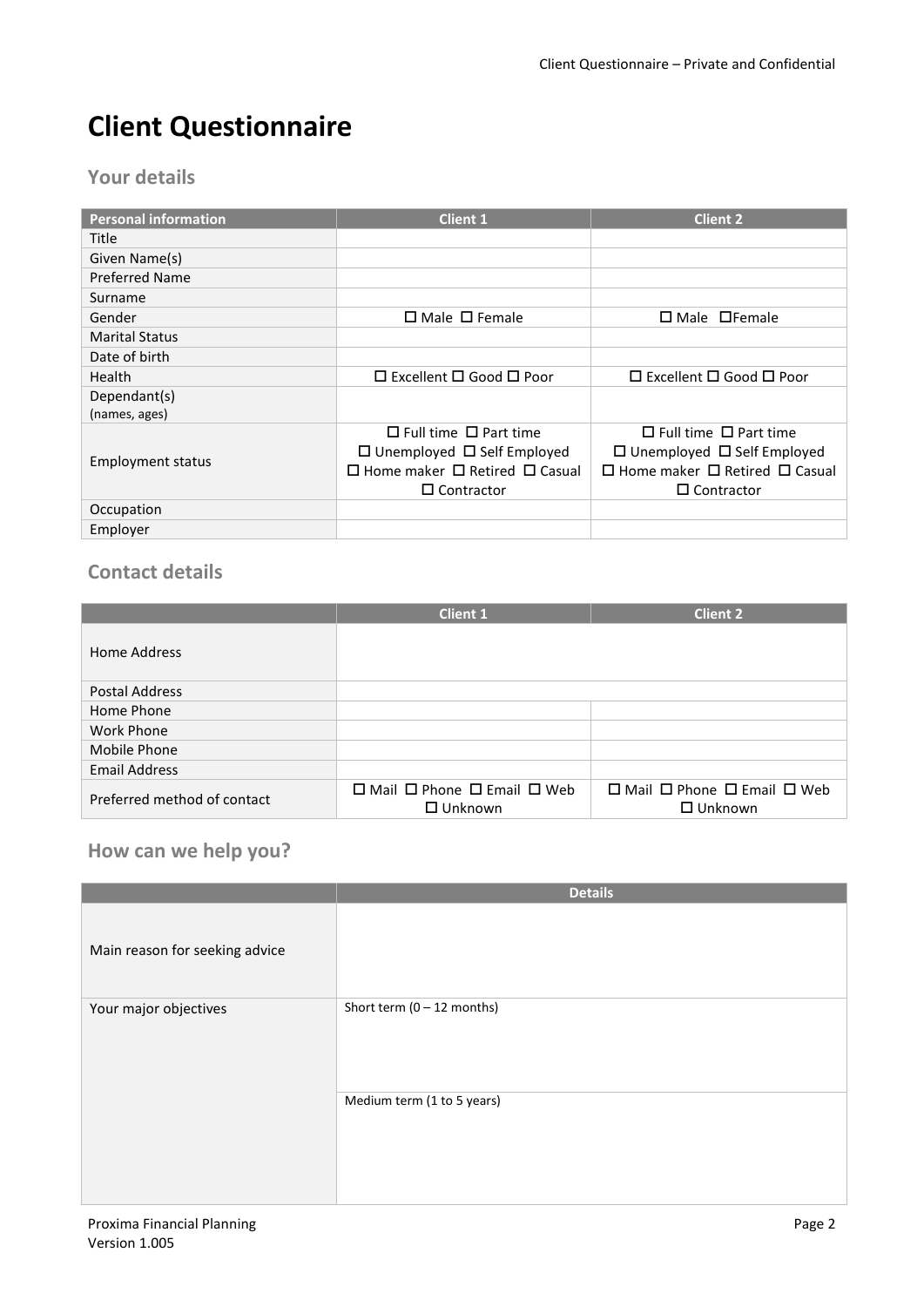| <b>Details</b>       |
|----------------------|
| Long term (5+ years) |
|                      |

## **Your lifestyle assets**

|                           | Owner | Value |
|---------------------------|-------|-------|
| Asset<br>Home<br>Contents |       |       |
|                           |       |       |
| Vehicles                  |       |       |
|                           |       |       |
|                           |       |       |
|                           |       |       |
|                           |       |       |

#### **Your investment assets**

| <b>Asset</b>                      | Owner | Value |
|-----------------------------------|-------|-------|
|                                   |       |       |
| Superannuation<br>Pension fund(s) |       |       |
| Investment property               |       |       |
|                                   |       |       |
|                                   |       |       |
|                                   |       |       |
|                                   |       |       |

#### Notes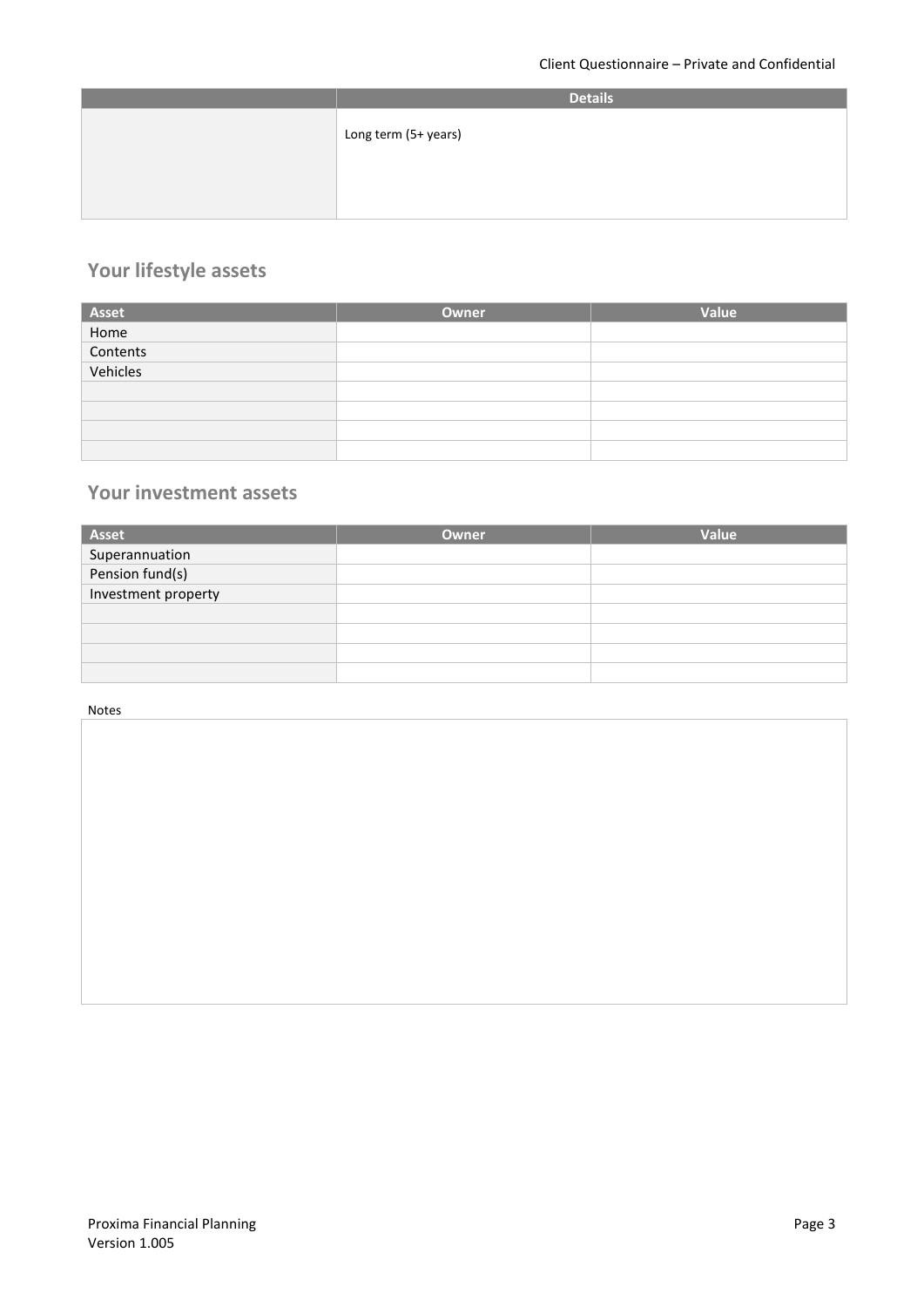## **Your super funds**

|                                 | Fund 1 | Fund 2 | Fund 3 | Fund 4 |
|---------------------------------|--------|--------|--------|--------|
| <b>Fund Name</b>                |        |        |        |        |
| Owner (e.g. Client 1, Client 2) |        |        |        |        |
| Account balance                 |        |        |        |        |
| Employer contributions (p.a.)   |        |        |        |        |
| Salary sacrifice (p.a.)         |        |        |        |        |
| After-tax contributions (p.a.)  |        |        |        |        |

### **Your liabilities**

|                   | Owner | Value |
|-------------------|-------|-------|
| Type<br>Home loan |       |       |
| Investment loan   |       |       |
| Credit card       |       |       |
|                   |       |       |
|                   |       |       |
|                   |       |       |
|                   |       |       |

Notes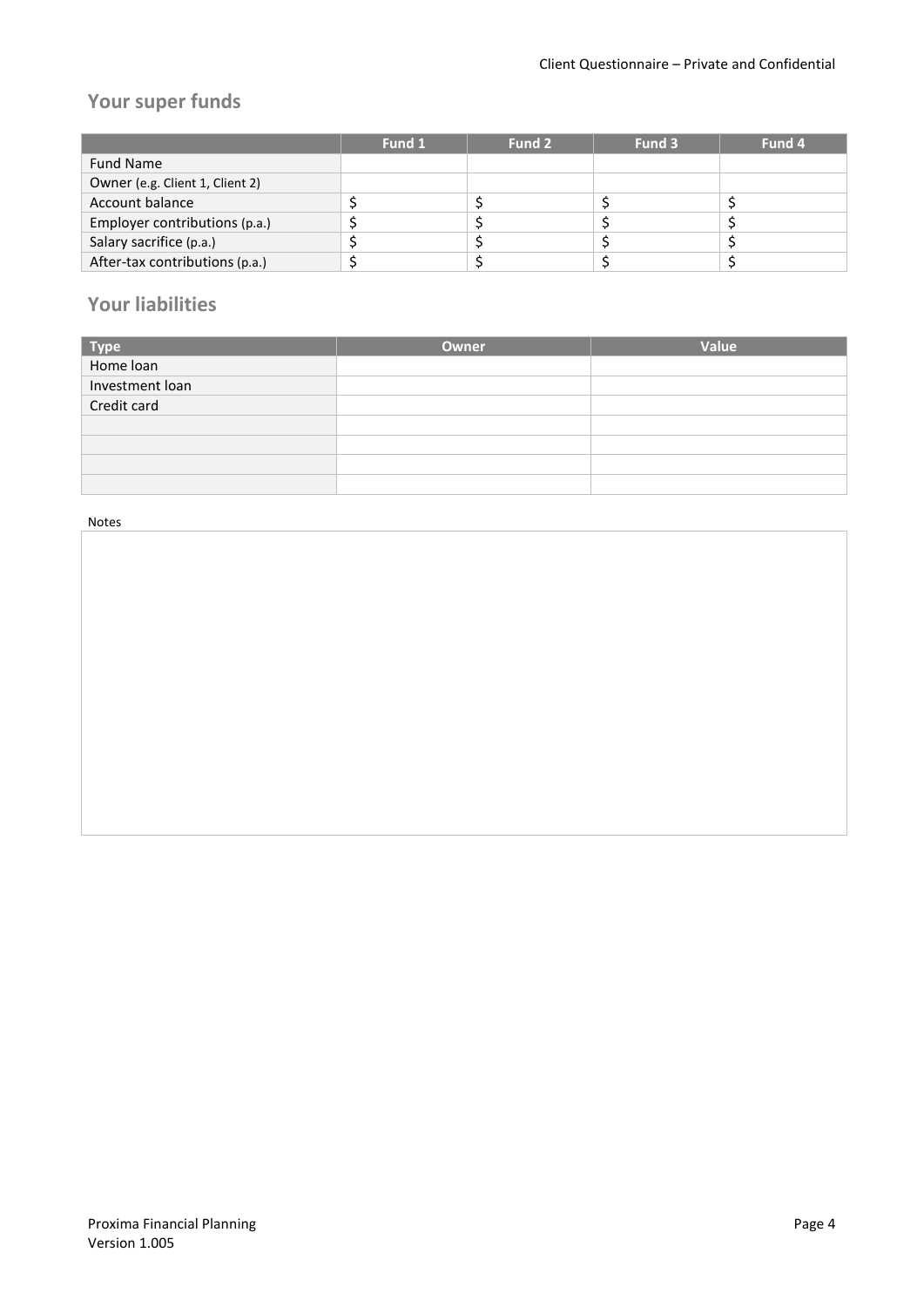## **Your income and expenses**

| <b>Annual income</b>       | Client 1 (p.a.) | Client 2 (p.a.) |
|----------------------------|-----------------|-----------------|
| Salary / Business income   |                 |                 |
| Rental income              |                 |                 |
| Share / Investment income  |                 |                 |
| Interest                   |                 |                 |
| Pension income             |                 |                 |
| Government benefits        |                 |                 |
| <b>Trust distributions</b> |                 |                 |
| Worker's compensation      |                 |                 |
|                            |                 |                 |
|                            |                 |                 |
| Total income (p.a.)        |                 |                 |

| Annual expenses          | Client $1$ (p.a.) | Client 2 (p.a.) |
|--------------------------|-------------------|-----------------|
| Total household expenses |                   |                 |
| Loan repayments          |                   |                 |
| School fees              |                   |                 |
|                          |                   |                 |
|                          |                   |                 |
|                          |                   |                 |
|                          |                   |                 |
| Total expenses (p.a.)    |                   |                 |

#### Notes

### **Your life insurance**

|                                        | Policy 1             | Policy 2             | Policy 3             | Policy 4             |
|----------------------------------------|----------------------|----------------------|----------------------|----------------------|
| <b>Insurer</b>                         |                      |                      |                      |                      |
| Owner (e.g. Client 1, Client 2, Joint) |                      |                      |                      |                      |
| In super?                              | $\Box$ Yes $\Box$ No | $\Box$ Yes $\Box$ No | $\Box$ Yes $\Box$ No | $\Box$ Yes $\Box$ No |
| Life insured                           |                      |                      |                      |                      |
| Death cover                            | \$                   | \$                   |                      | \$                   |
| <b>TPD cover</b>                       |                      | \$                   |                      |                      |
| Trauma cover                           | \$                   | \$                   |                      |                      |
| Income Protection cover                | \$<br>p.m.           | \$<br>p.m.           | \$<br>p.m.           | \$<br>p.m.           |
| Waiting period                         |                      |                      |                      |                      |
| Benefit period                         |                      |                      |                      |                      |
| Premium                                | \$                   | \$                   | ċ<br>¢               | \$                   |
| Premium frequency                      |                      |                      |                      |                      |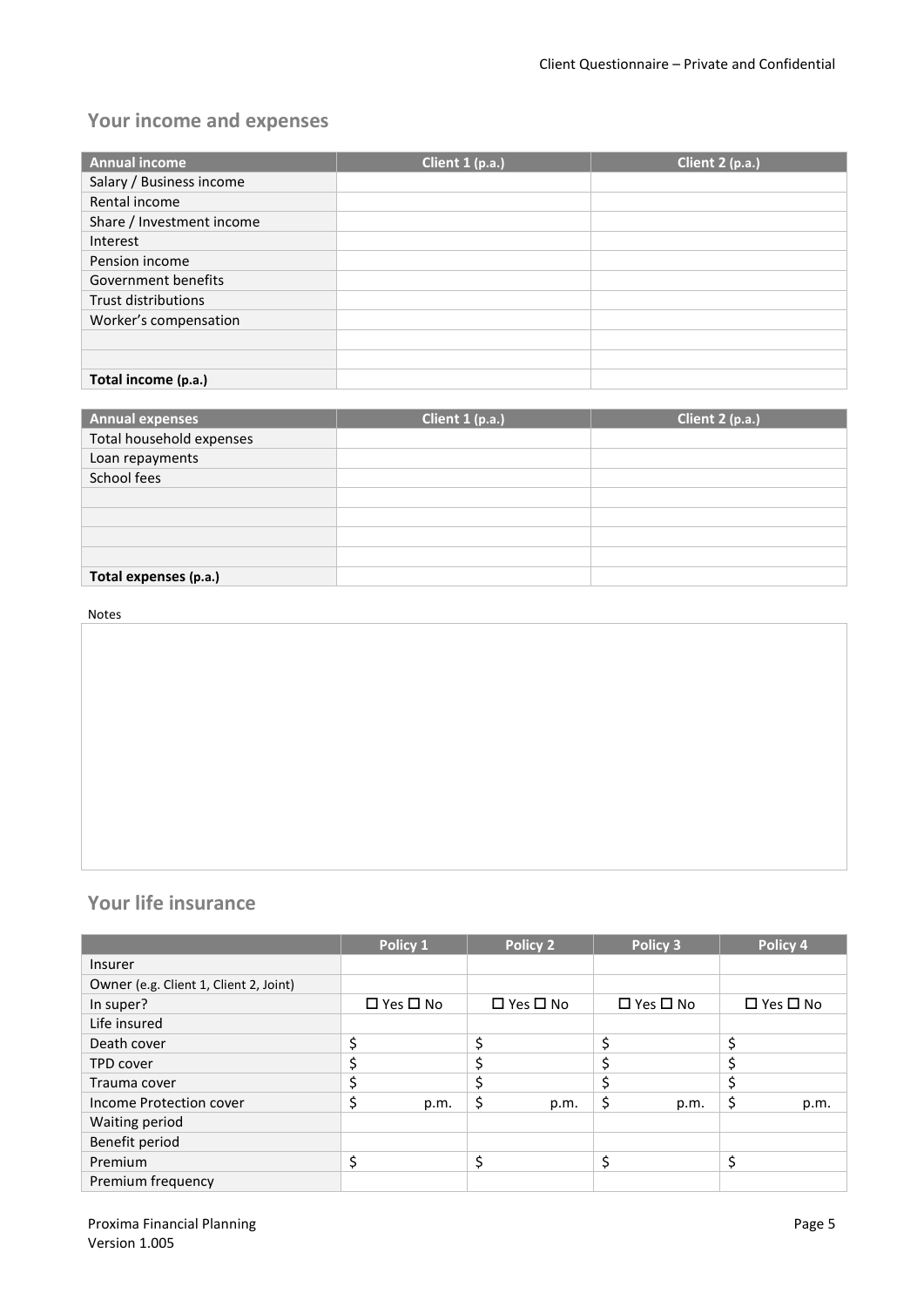## **Future changes**

|                                                                              | <b>Details</b> |
|------------------------------------------------------------------------------|----------------|
| What changes are likely to these<br>details over the next five<br>(5) years? |                |

#### **Your concerns**

|                                               | <b>Details</b> |
|-----------------------------------------------|----------------|
| What key issues would you like to<br>discuss? |                |

## **Estate Planning**

|                              | <b>Details</b> |
|------------------------------|----------------|
| Do you have a will in place? |                |

## **Any other information**

|                                                 | <b>Details</b> |
|-------------------------------------------------|----------------|
| Is there anything else we should know<br>about? |                |